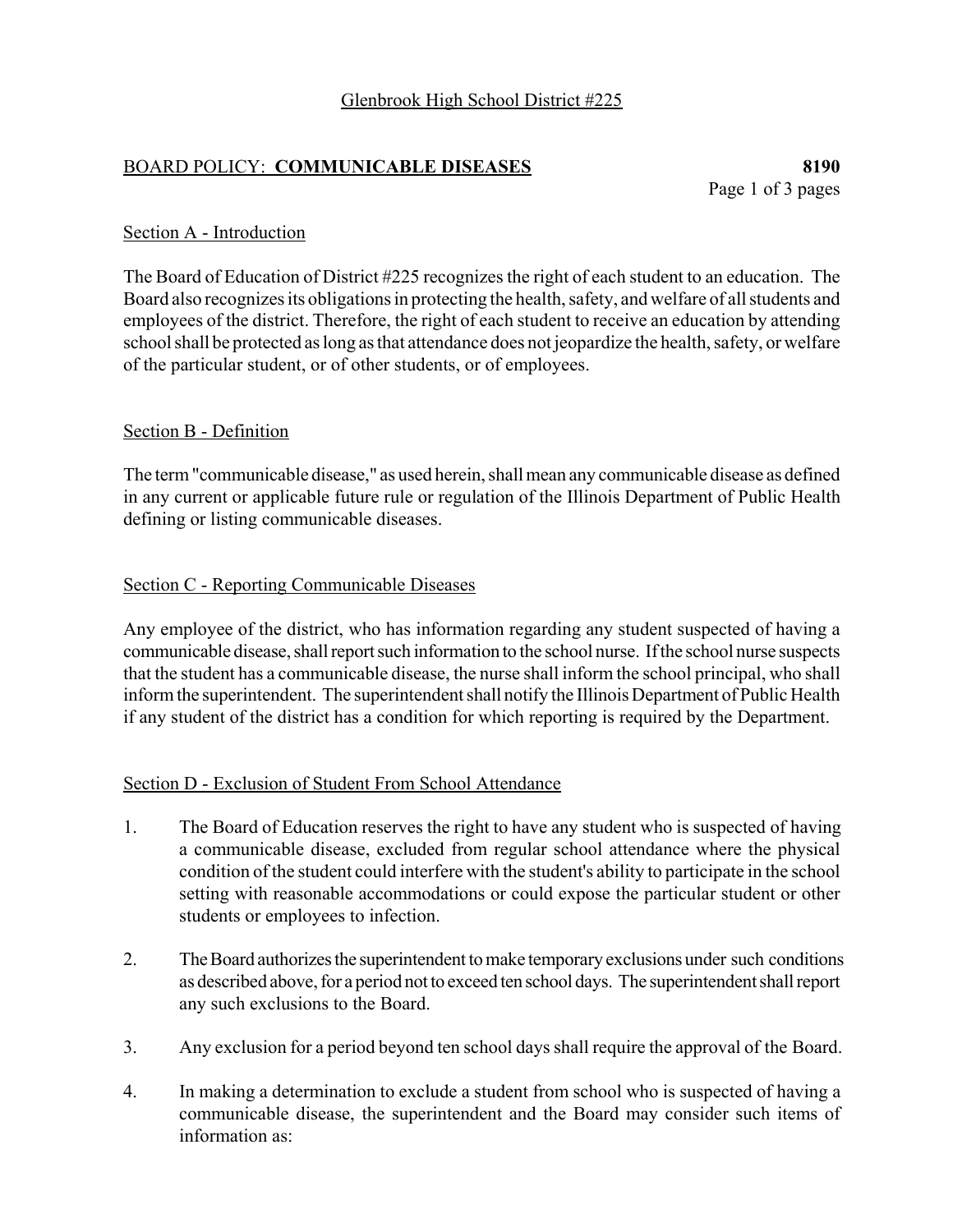# BOARD POLICY: **COMMUNICABLE DISEASES 8190**

### Section D - Exclusion of Student From School Attendance (Continued)

- 1) The medical condition of the student,
- 2) The state of medical knowledge concerning the communicable disease at the time the student is suspected of having the communicable disease, including the nature, duration, and severity of the risk of disease, and the probability of transmission and resultant harm therefrom,
- 3) The state of the legal environment (statutes and court cases) at the time the student is suspected of having the communicable disease,
- 4) What reasonable accommodations can be made to reduce the health risk to the student, to other students, and to employees,
- 5) Any other relevant information.
- 5. In making a determination to exclude a student from school who is suspected of having a communicable disease, the superintendent or the Board may review the situation with the student, the student's parents or legal guardians, the student's physician, public health officials, other medical authorities, the Board's legal counsel, and any other individual who the superintendent or Board may deem appropriate.
- 6. In making a determination to exclude a student from school who is suspected of having a communicable disease, the superintendent or the Board shall attempt to balance the interests of the infected student, the interests of other students and employees, and the interests of the school district as a corporate body.

# Section E - Alternative Educational Program

During an exclusionary period of two weeks or longer, the Board shall provide the excluded student with an alternative educational program at the Board's expense. (See Board of Education Policy 7160: **Homebound or Hospitalbound Instruction**.)

# Section F - Medical Examinations

Any medical examination required by the Board of Education shall be at the Board's expense. When a student has been excluded from school attendance as provided above, a satisfactory certificate from one or more licensed physicians of the Board's choice may be required prior to readmission.